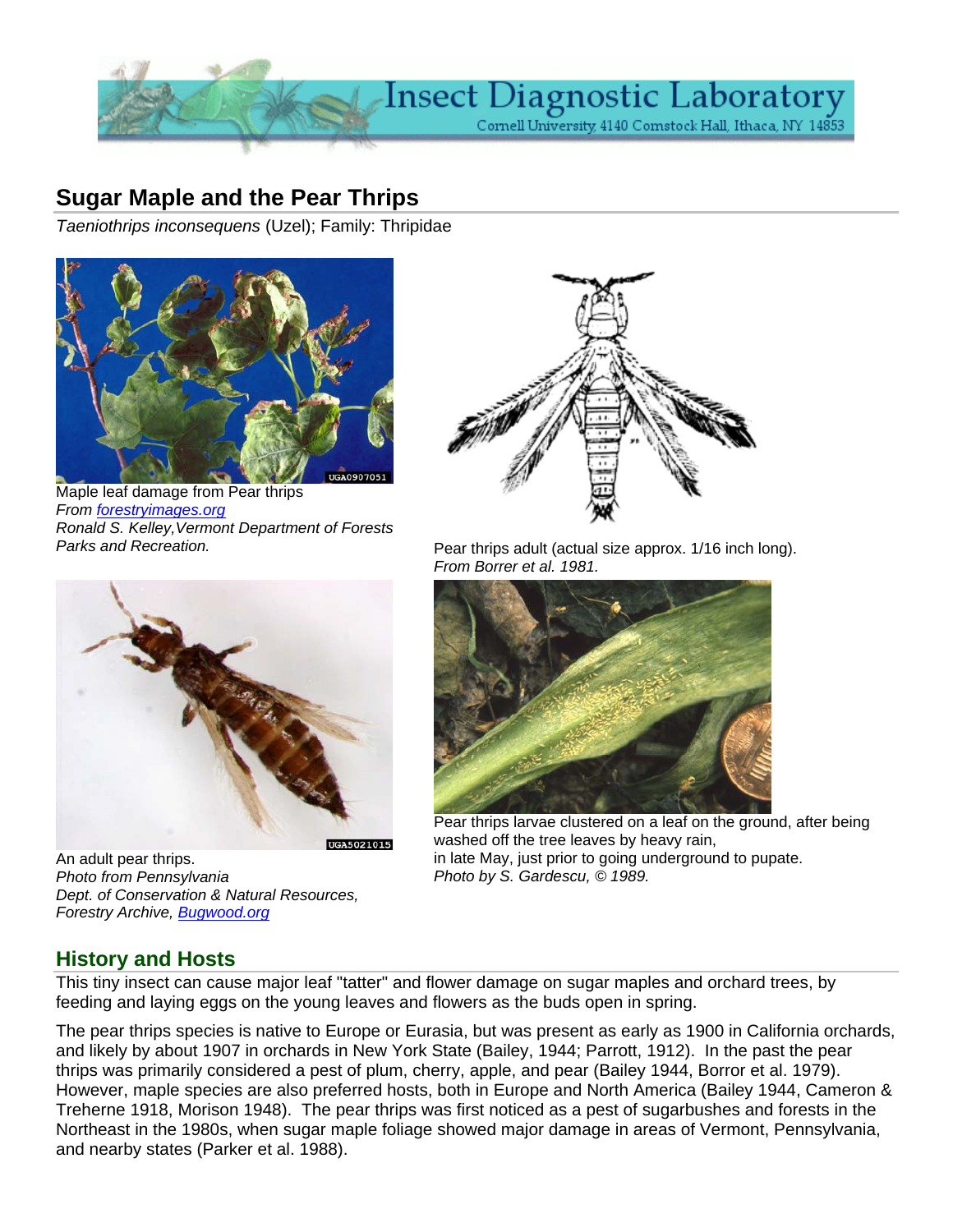Other trees that can be affected include beech, amelanchier, and black cherry (Teulon et al. 1994). Feeding damage by larvae is also found on many non-tree plants growing under the forest canopy or beneath orchard trees. In Europe, this insect is associated with forests more than orchards (Lewis 1973).

## **Description**

The adult pear thrips is tiny, 1.2 to 1.5 mm long, with a slender brownish body. Its head is swollen behind the eyes, which are reddish. Antennal segments V and VI are broadly jointed, and the third segment is yellowish brown. Tarsi are yellowish-brown and the fore tarsi have an apical tooth adapted for digging. Wings are long, narrow, and (like other thrips species) fringed with long hairs. The forewings are brown and the hind wings are pale.

Pear thrips larvae (sometimes called nymphs) are small and white, with red eyes. A distinctive ring of black or brown spines near the tip of the abdomen differentiates it from larvae of some other thrips species (Bailey 1944).

Note that "thrips" is the correct term both for one thrips, and for multiple thrips.

# **Life Cycle**

There is only one generation per year, and populations do not increase over the summer. In the Northeast, adults emerge from underground usually in April, depending on spring temperatures, and begin feeding and laying eggs on the developing foliage and flowers of host trees (Parrott 1912, USDA 1921-1942, Teulon et al. 1998). Adults may be present from late March to May, in the Northeast. In late May, the larvae drop from the tree canopy and go into the soil, where they pupate and become adults in autumn (Parrott 1912, Teulon et al. 1998). Thus, most of the year is spent underground, not feeding.

Only female pear thrips have been found in North America, where they reproduce asexually (parthenogenesis), whereas both sexes are present in Europe (Teulon et al. 1994). Eggs are laid mainly in the petioles of blossoms and leaves, as soon as buds open. Egg laying is performed with a sharply pointed down-curving, saw-toothed ovipositor. Small brown scars develop soon after eggs are laid.

Both adults and larvae feed on young leaves and developing flowers and fruits. After two or three weeks of feeding, the larva drops to the ground and enters the soil. There it forms a protective cell within which the thrips remains until the following spring. Strong spines on the 9th and 10th abdominal segments are used to penetrate the soil and mold the cell. Most are found in the upper 4 inches of soil, but some are as deep as 12 inches, in better-drained soils (Teulon et al. 1998). In autumn, the insects pupate within the cells and develop into adults.

Adult pear thrips emerge from their underground cells in spring when soil temperatures warm: as early as February in California (Bailey 1944), but primarily in April in the Northeast (Parrott 1912, USDA 1921-1942, Teulon et al. 1998). The adults fly to the expanding leaf and flower buds, and begin to feed and lay eggs. They may migrate to other trees or nearby orchards, especially in years of high abundance or when the tree buds have not yet opened.

### **Injury**

Because pear thrips spend most of the year dormant underground, often by the time tree damage is noticed in summer the insects are no longer present to be seen and identified.

Foliar damage is caused when pear thrips scrape and rasp tender plant tissue with their sharp, needle-like mouthparts to feed on plant liquids. Leaves damaged by the pear thrip are dwarfed, mottled yellow to greenbrown, and distorted. This causes the tree to have a thin crown, and the effect resembles late frost damage. Blister-like scars from feeding and egg-laying develop along the veins and petioles of the foliage. Moderately damaged foliage can place the trees under some stress. Severely damaged foliage can occasionally result in early spring defoliation followed by refoliation in June or July. Sugar maple flowers and flower stalks are also damaged by egg-laying and by the feeding of adults and larvae.

In orchards, damage to flowers and fruits as well as leaves was a problem in certain years early in the 1900s, but became less of a problem with widespread use of insecticides to control other orchard pests (Bailey 1944,USDA 1921-1942). Pear thrips is now considered less important in West Coast orchards than other